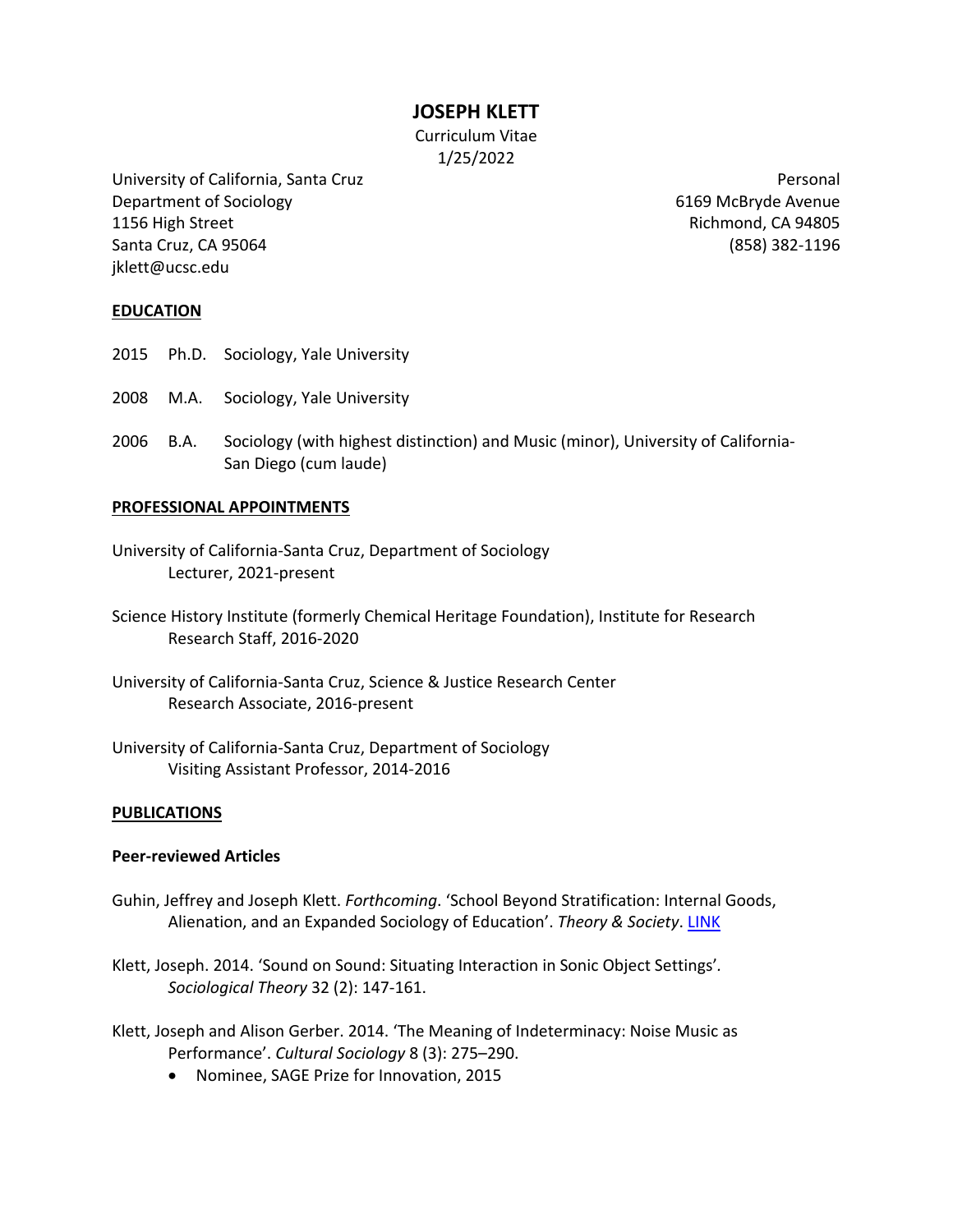# **Book Chapters**

Klett, Joseph. 2016. 'Baffled by an Algorithm: Mediation and the auditory relations of immersive audio' in *Algorithmic Cultures*, Robert Seyfert and Jonathan Roberge, Eds. Routledge. [German translation, 2017, Bielefeld: Transcript]

# **Public Scholarship**

Klett, Joseph. 2018. 'Second Chances'. *Distillations* magazine 4 (1): 12-23.

Klett, Joseph. 2017. 'Rethinking Ink'. *Distillations* podcast 220.

• Featured on KALW (San Francisco, CA)

# **Additional Scholarship**

Gerber, Alison, and Joseph Klett. 2019. 'The Artist, the Teacher, the Art Teacher: Purity and Performance in the Professional Project.' SocArXiv. August 9. doi:10.31235/osf.io/924cb

- Klett, Joseph. 2018. 'Variations in Music Education Curriculum and the Organization of Listening.' SocArXiv. July 31. doi:10.31235/osf.io/s8t7f
- Klett, Joseph. 2017. Review of 'Music/City' by Jonathan Wynn in *Contemporary Sociology*, Vol. 46 No. 4, Pp. 496-497
- Klett, Joseph. 2017. Review of 'Performing Civility' by Lisa McCormick in *Contemporary Sociology*, Vol. 46 No. 3, Pp. 334-335
- Klett, Joseph. 2015. 'Using Popular Culture to Teach Social Theory.' *Perspectives*, 32(5): 10-12
- Klett, Joseph. 2013. Review of 'Lobbying for the Ear' by Alexandra Supper in *Dissertation Reviews*, http://dissertationreviews.org/archives/5963
- Klett, Joseph. 2009. Review of 'Current of Music' by Theodor W. Adorno in *Canadian Journal of Sociology*, Vol. 34 No. 4, Pp. 1165-1167

## **AWARDS AND HONORS**

- 2014-present Faculty Fellow, Center for Cultural Sociology, Yale University
- 2011 Graduate Exchange Scholar, Department of Sociology, Stanford University
- 2007-2014 Junior Fellow, Center for Cultural Sociology, Yale University

## **GRANTS AND FELLOWSHIPS**

Society for the History of Technology, endorsement and small grants (\$1,500)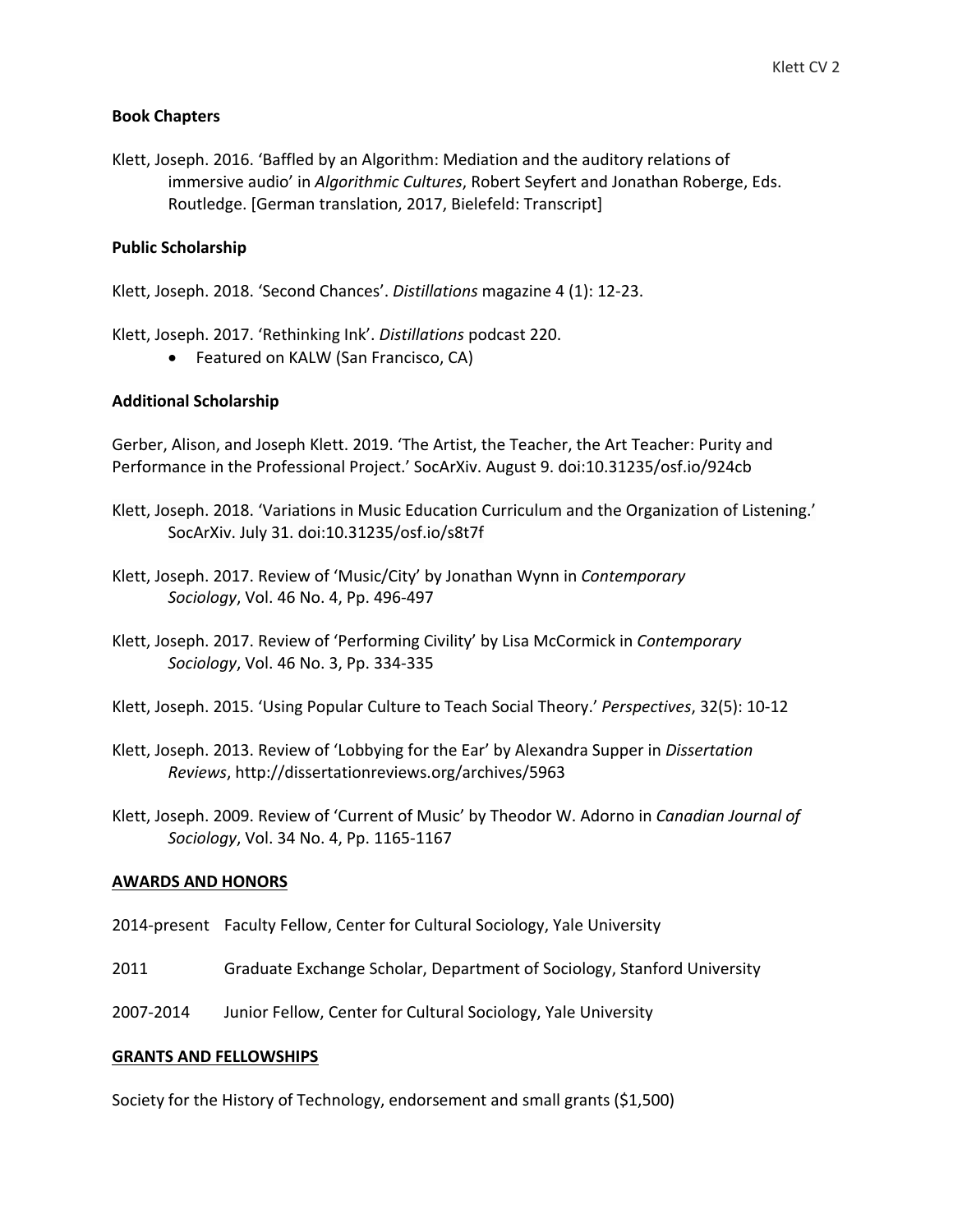National Science Foundation, dissertation improvement grant, sociology (\$8,500)

University Dissertation Fellowship, Yale University

Doctoral Fellowship, Graduate School of Arts and Sciences, Yale University

Fellowship, Konstanzer Meisterklasse, Konstanz University (\$4500)

George M. Camp Grant, Department of Sociology, Yale University (\$1200)

### **INVITED TALKS**

- 2018 'I'm in Love. What's that Song? The Sound of Music Sociology', The Roots and Branches of Interpretive Sociology conference (SSSP), Pennsylvania State System of Higher Education
- 2017 'Organizing Sound: The ideal, practical, and moral in audio engineering', STS Colloquium, Drexel University
- 2016 'Like Prescription Sunglasses' at Inventing the New: Innovation in Creative Enterprises conference, Department of Communication Studies, Northwestern University
- 2015 'Organizing Sound: An ethnography of cultural change in audio engineering' at Department of Communication Studies, Northwestern University
- 2014 'The Reflective Algorithm' at Algorithmic Cultures conference, Konstanz University
- 2012 'Making Space for Sound Out of Place' at Department of Sociology, Lund University; and Sounders Workshop, Maastricht University

#### **SELECTED CONFERENCE PRESENTATIONS**

- 2018 'Building a Community History of Biotech in the Bay Area' at Society for Social Studies of Science Annual Meeting, panel on Research Infrastructures, Digital Tools and New Directions in STS, Sydney, AUS
- 2018 '#laughingwhileblack' at Realist Ethnography Symposium, University of Illinois-Chicago; Beyond Positivism conference, Montreal, QC; and American Sociological Association Annual Meeting, Regular session on Space and Place, Philadelphia, PA
- 2017 'Instrumentalities' at American Sociological Association Annual Meeting, Regular session on Sociology of Knowledge; and Techniques of Listening conference, University of Minnesota
- 2015 'Listening for the Line between Subjectivity and Objectivity in Audio Engineering' at SKAT25 pre-conference to American Sociological Association Annual Meeting, Chicago, IL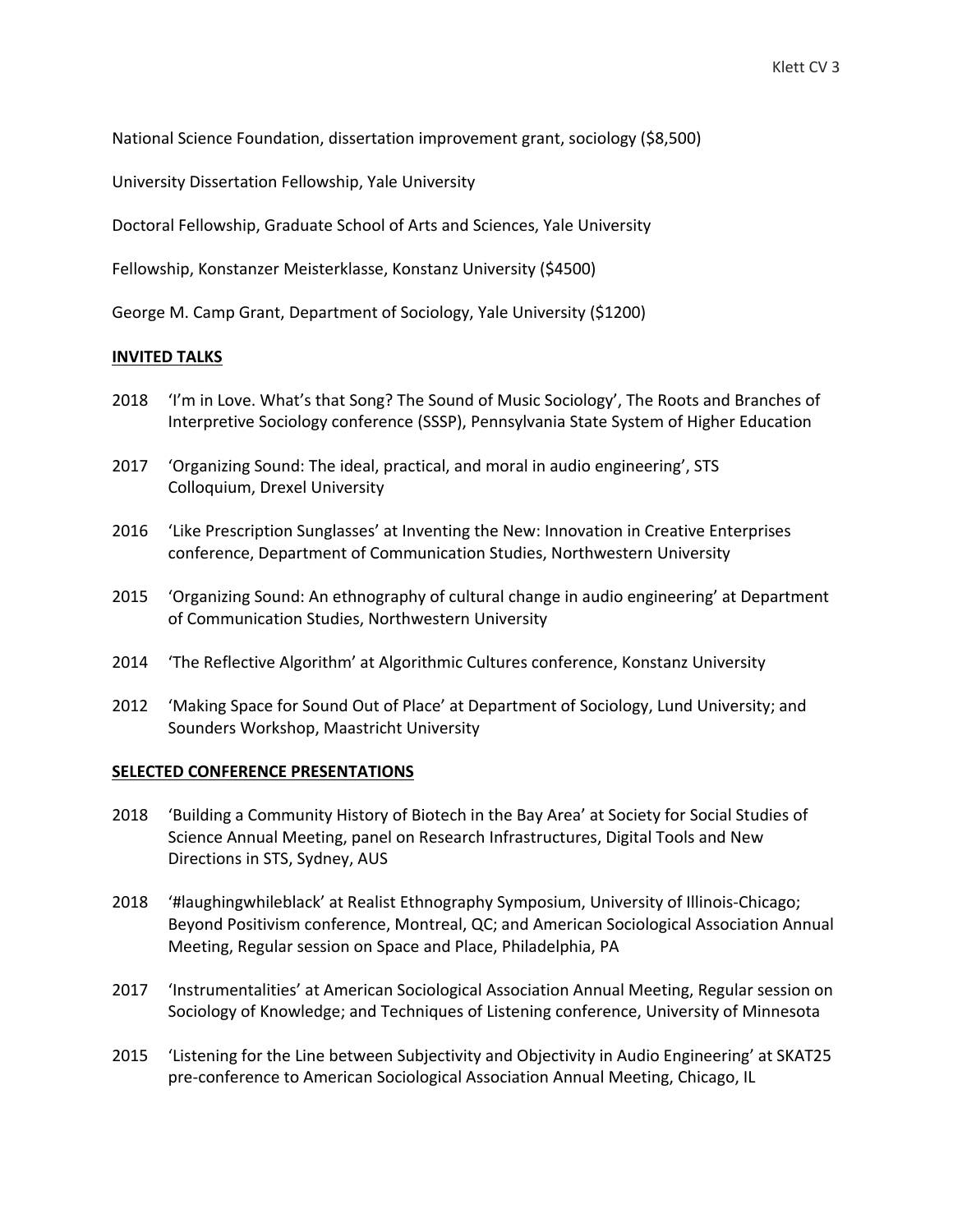- 2012 '"Personalized" Audio and the Changing Meaning of Noise' at Society for Social Studies of Science Annual Meeting, panel on Displacement and Classification, Copenhagen, DE
- 2010 'The Meaning of Indeterminacy' at Bigger than Words, Wider than Pictures: Noise, Affect, Politics, University of Salford and Islington Mill, UK

### **SELECTED CAMPUS TALKS**

- 2015 Respondent, 'Ultra-Red: Against Participation' at the University of California-Santa Cruz
- 2013 'Making Space for Sound Out of Place' at the Sound Studies Colloquium, Whitney Humanities Center, Yale University
- 2011 Comment on Martha Lampland's 'The Problem with Money' at Agrarian Studies Colloquium, Yale University
- 2007 'A Lossy Medium: Digitized Music and Consumer Meaning-Making' at Honors Seminar Mini Conference, Department of Sociology, University of California-San Diego; and Center for Cultural Sociology Workshop, Yale University

### **TEACHING EXPERIENCE**

### **University of California-Santa Cruz**

Introduction to Sound Studies (Winter 2021, Fall 2021, Winter 2022, Summer 2022) Contemporary Social Theory (Spring 2015, Winter 2016, Spring 2021) Sociology of Social Problems (Winter 2015, Fall 2015) Issues and Problems in American Society (Winter 2015) Popular Music (Fall 2014, Spring 2016, Winter 2021) Media, Culture, and Communication (Fall 2015)

## **Fairfield University**

Introduction to Sociology (Spring 2014)

## **CERTIFICATIONS**

Certificate of College Teaching Preparation, McDougal Teaching Center, Yale University

### **SERVICE TO PROFESSION**

Occasional referee, *American Journal of Cultural Sociology, American Journal of Sociology, American Sociological Review, Cultural Sociology, Journal of Contemporary Ethnography, Oxford Bibliographies, Social Forces, Biens Symboliques/Symbolic Goods*